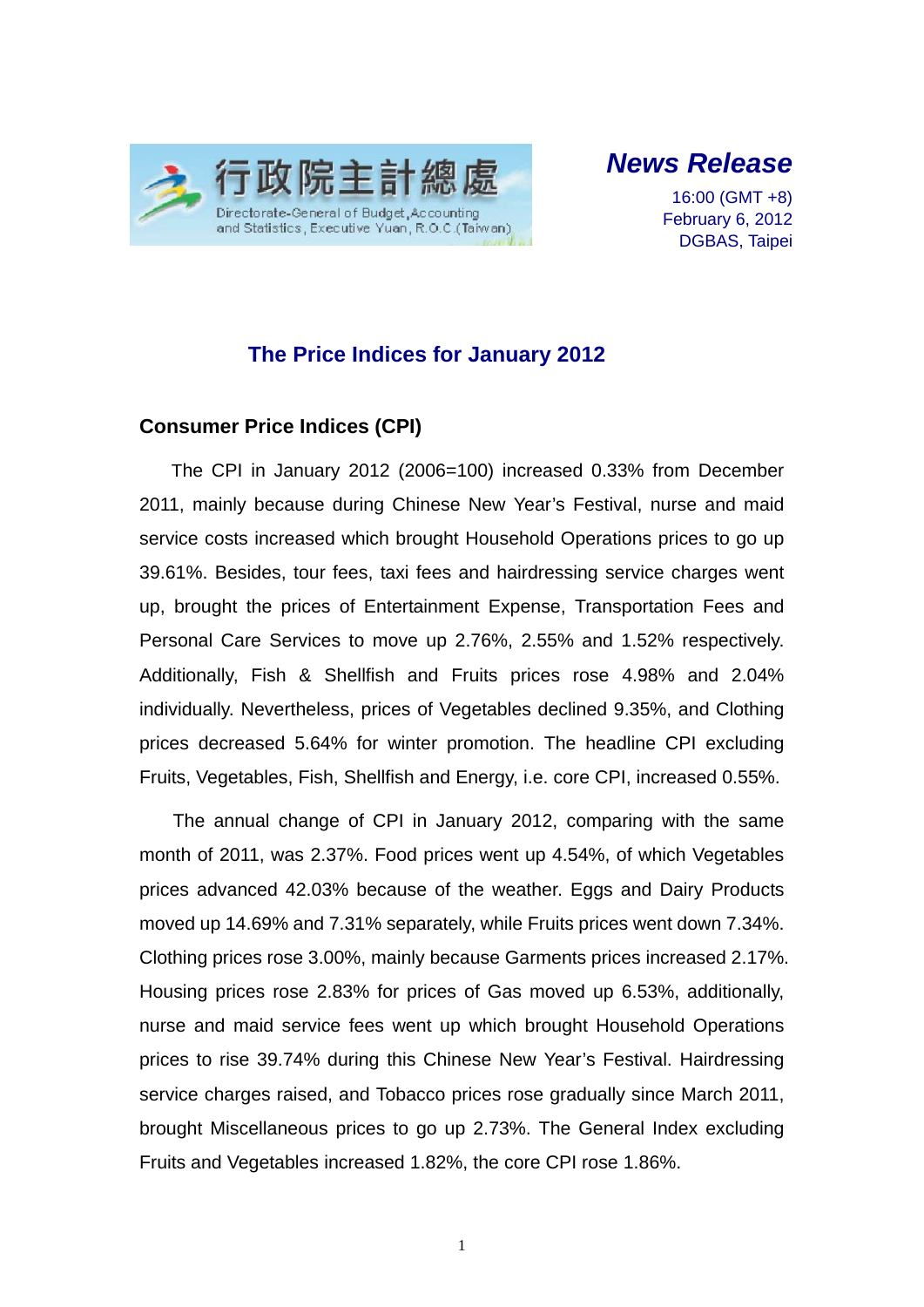

#### **CPI for Households in Different Disposable Income Groups**

In January 2012, the CPI for Lowest 20% Disposable Income Group moved up 2.08% comparing with the same month of 2011, CPI for Middle 60% Disposable Income Group and CPI for Highest 20% Disposable Income Group increased 2.33% and 2.74% individually.

#### **Wholesale Price Indices (WPI)**

The WPI in January 2012 increased 0.01% from previous month. Mainly because prices of Fishery Products, Crude Petroleum & Natural Gas, Chemical Material, Petroleum & Coal Products and moved up 3.45%, 2.29%, 1.78% and 1.59% respectively, while prices of imported iron ores went down which brought Other Mineral Products prices to decline 12.36%. The WPI for Domestic Sales Excluding Imports increased 0.34%. Export price index moved up 0.06%, while Import price index decreased 0.33%.

The annual change of WPI in January 2012, comparing with the same month of 2011, was 4.28%. Mainly because prices of Fishery Products rose 29.19%, in addition, Crude Petroleum & Natural Gas, Petroleum & Coal Products and Machinery & Equipment went up 25.08%, 13.13% and 7.96%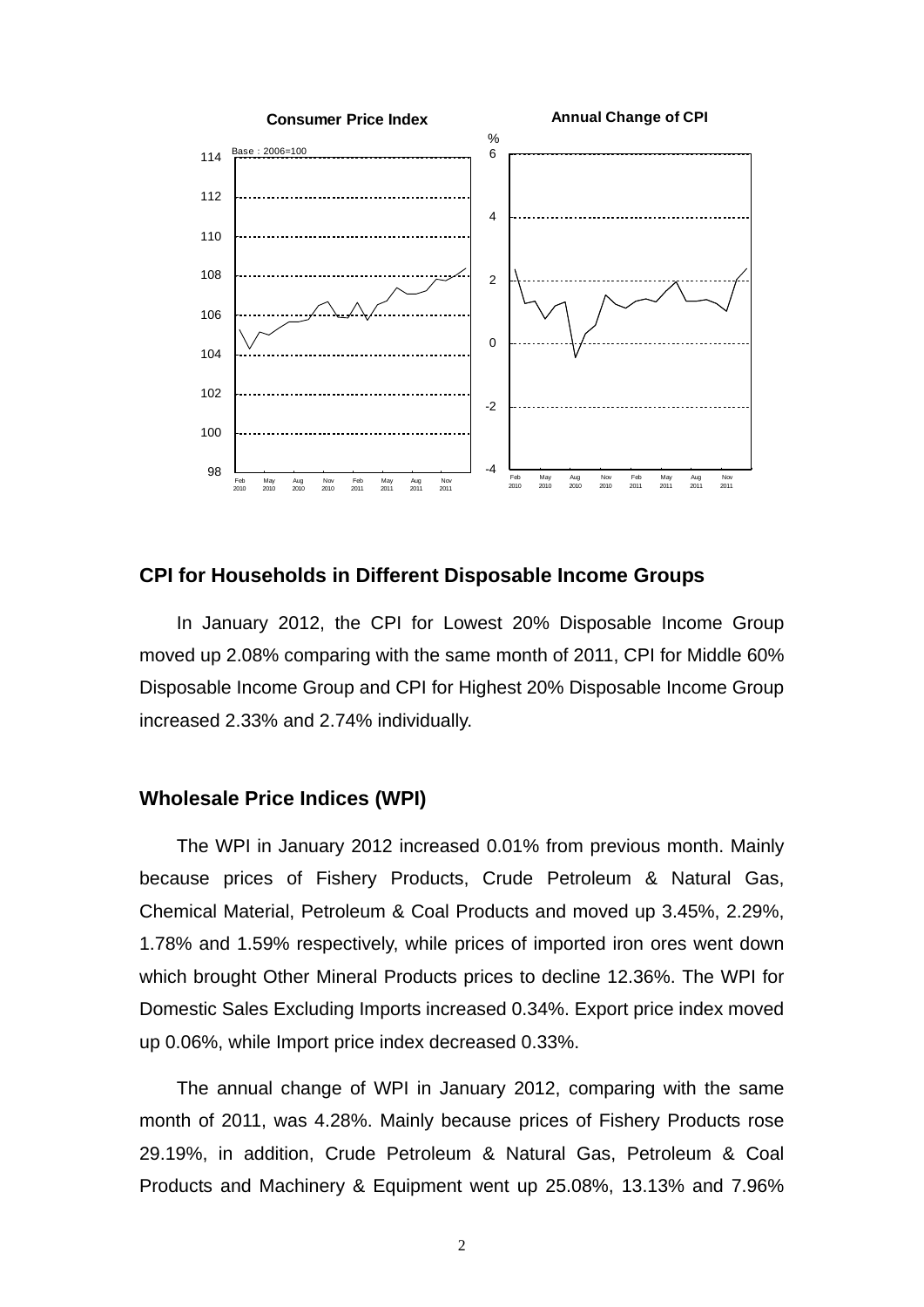respectively. Nevertheless, prices of Basic Metal decreased 4.21%. The WPI for Domestic Sales Excluding Imports rose 0.69%. Import price index moved up 7.60% and Export price index went up 4.35%.



#### **Statistical Tables**

Table1 The Changes of Consumer Price Indices Table2 The Changes of Wholesale Price Indices Table3 The Changes of Import Price Indices Table4 The Changes of Export Price Indices

#### **For Further Information:**

*Statistics Database:* http://eng.stat.gov.tw/ *DGBAS* news releases on the Internet: http://eng.dgbas.gov.tw/ *Tel:* +886-2-23803449; *Fax:* +886-2-23803465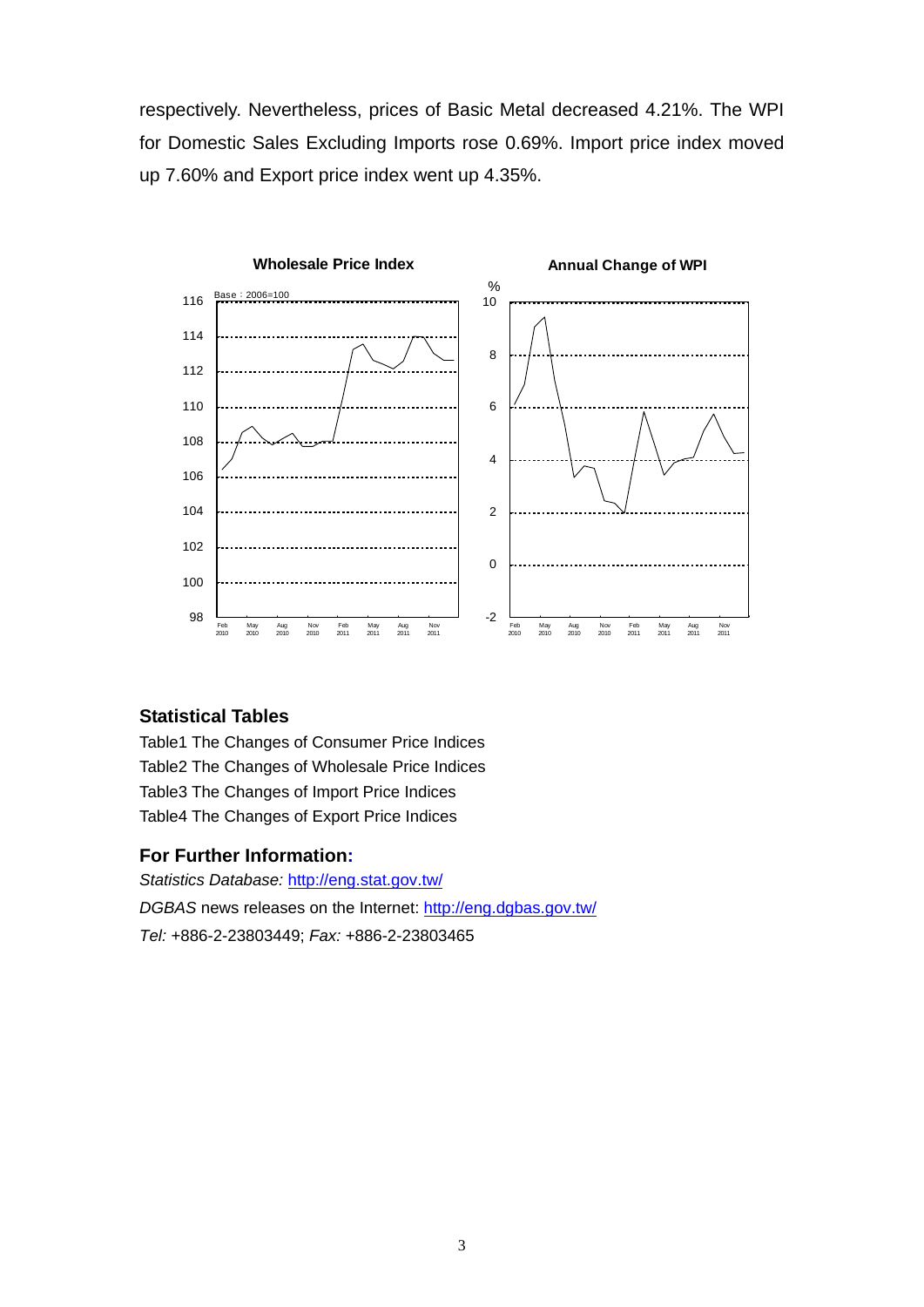# Table 1 The Changes of Consumer Price Indices

Jan. 2012

| Groups                                                | Weight          | Index of Jan.   | Compared      | Compared     |
|-------------------------------------------------------|-----------------|-----------------|---------------|--------------|
|                                                       | $(\%0)$         | 2012            | with Previous | with the     |
|                                                       |                 | $(2006=100)$    | Month<br>(% ) | Same Month   |
|                                                       |                 |                 |               | of Previous  |
|                                                       |                 |                 |               | Year $(\% )$ |
| General Index                                         | 1,000.00        | 108.36          | 0.33          | 2.37         |
| <b>Basic Group</b>                                    |                 |                 |               |              |
| 1. Food                                               | 260.82          | 117.63          | $-0.60$       | 4.54         |
| Cereals & Cereal Products                             | 19.72           | 121.46          | $-1.12$       | 3.99         |
| Meat                                                  | 23.08           | 125.59          | 0.52          | 1.14         |
| Eggs                                                  | 2.00            | 143.89          | 3.20          | 14.69        |
| Fish & Shellfish                                      | 16.71           | 150.20          | 4.98          | 3.90         |
| Vegetables                                            | 24.81           | 120.07          | $-9.35$       | 42.03        |
| Fruits                                                | 27.59           | 99.01           | 2.04          | $-7.34$      |
| Dairy Products                                        | 10.51           | 134.69          | 0.29          | 7.31         |
| 2. Clothing                                           | 41.72           | 110.26          | $-5.64$       | 3.00         |
| Garments                                              | 26.97           | 107.45          | $-7.95$       | 2.17         |
| 3. Housing                                            | 279.47          | 105.21          | 1.9           | 2.83         |
| <b>Residential Rent</b>                               | 185.40          | 101.21          | 0.06          | 0.35         |
| Household Appliances                                  | 27.89           | 106.52          | $-0.82$       | 2.27         |
| Household Operations <sup>1</sup>                     | 14.53           | 135.28          | 39.61         | 39.74        |
| Water, Electricity & Gas Supply                       | 36.87           | 110.67          | 0.00          | 1.97         |
| Gas                                                   | 9.70            | 131.75          | $-0.02$       | 6.53         |
| 4. Transportation & Communication                     | 140.42          | 103.37          | 0.33          | $-0.83$      |
| Fuels & Lubricants                                    | 32.55           | 118.23          | $-0.45$       | $-0.45$      |
| <b>Transportation Fees</b>                            | 20.86           | 106.77          | 2.55          | 2.52         |
| <b>Communication Fees</b>                             | 31.77           | 86.03           | $-0.57$       | $-7.38$      |
| 5. Medicines & Medical Care                           | 47.41           | 109.80          | $-0.01$       | 1.28         |
| Medicines & Health Food                               | 10.62           | 131.23          | $-0.08$       | 2.24         |
| 6. Education & Entertainment                          | 171.48          | 101.11          | 0.93          | 0.65         |
| <b>Educational Expense</b>                            | 111.25          | 98.22           | $-0.12$       | 0.14         |
| Entertainment Expense                                 | 60.22           | 106.35          | 2.76          | 1.52         |
| 7. Miscellaneous                                      | 58.68           | 111.44          | 0.85          | 2.73         |
| Tobacco & Betelnut                                    | 14.65           | 133.49          | 1.08          | 3.59         |
| <b>Personal Care Services</b>                         | 14.78           | 99.80           | 1.52          | 5.2          |
| Commodity and Service Groups                          |                 |                 |               |              |
| 1. Commodity                                          | 437.11          | 111.89          | $-0.98$       | 3.04         |
| (Excluding Food)                                      | 264.95          | 106.75          | $-1.00$       | 1.15         |
| Non-durable Consumer Goods                            | 299.12          | 117.78          | $-0.57$       | 3.84         |
| (Excluding Food)                                      | 126.96          | 115.32          | $-0.03$       | 1.28         |
| Semi-durable Consumer Goods                           | 62.85           | 105.55          | $-4.12$       | 1.57         |
| Durable Consumer Goods                                | 75.14           | 92.11<br>105.37 | 0.07          | 0.45         |
| 2. Service                                            | 562.89<br>88.66 | 113.72          | 1.42<br>0.15  | 1.82<br>2.14 |
| Food                                                  | 209.54          | 103.61          | 2.73          | 3.02         |
| Housing                                               | 76.99           | 98.38           | 0.60          | $-1.74$      |
| Transportation & Communication<br><b>Medical Care</b> | 33.02           | 103.94          | 0.01          | 0.84         |
| Education & Entertainment                             | 129.64          | 108.46          | 1.23          | 1.68         |
| Miscellaneous                                         | 23.83           | 100.28          | 1.29          | 3.82         |
| Special Groups                                        |                 |                 |               |              |
| General Index Excluding Fruits & Vegetables           | 947.60          | 108.30          | 0.59          | 1.82         |
| General Index Excluding Food                          | 739.18          | 104.98          | 0.70          | 1.54         |
| General Index Excluding Fruits, Vegetables,           | 866.64          | 107.00          | 0.55          | 1.86         |
| Fish, Shellfish & Energy                              |                 |                 |               |              |

Note: 1.includes nannies, housecleaning expenses and services paid for keeping household running efficiently. 2.All data are subject to revision 3 months after original publication due to late reports and corrections by respondents.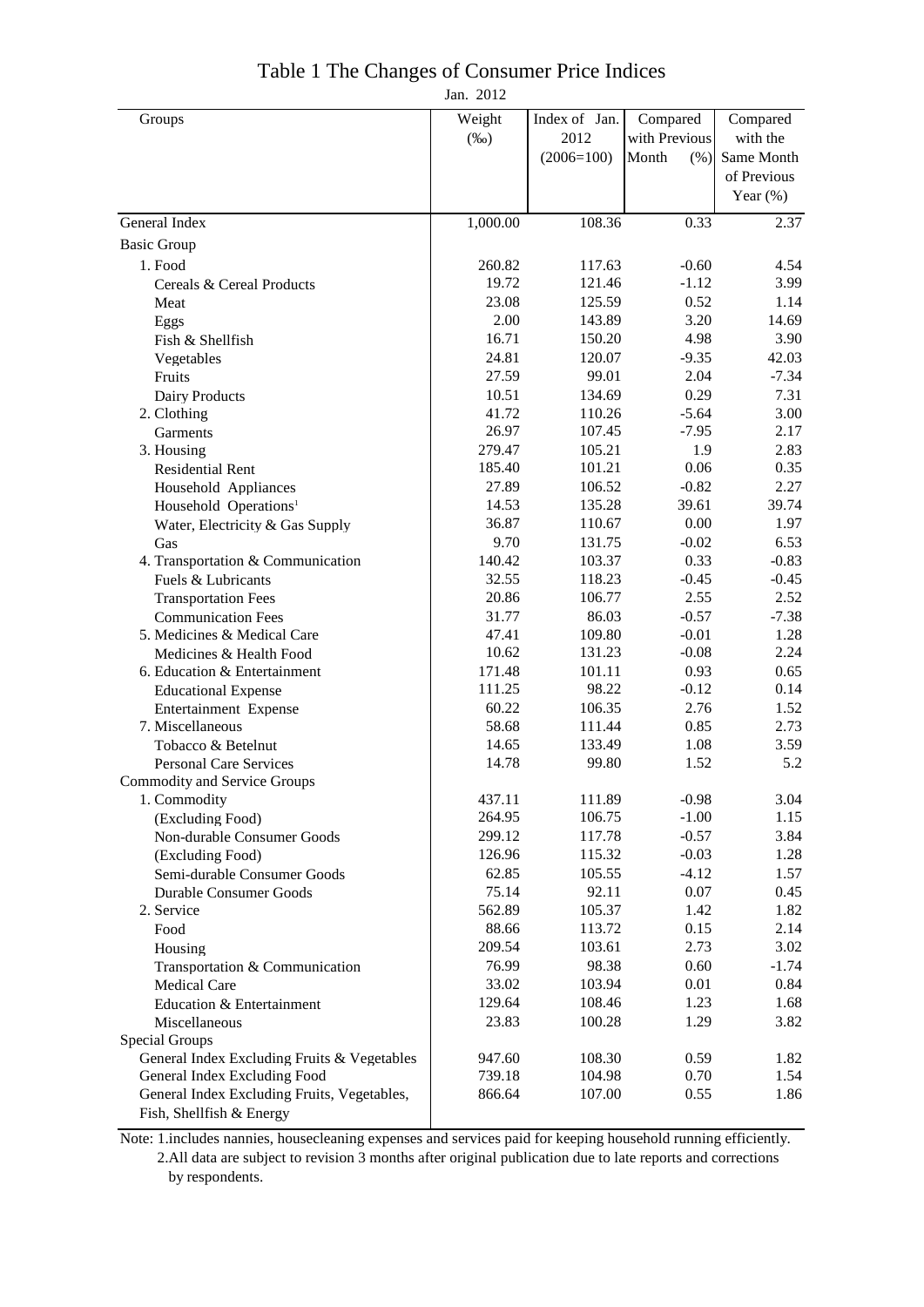### Table 2 The Changes of Wholesale Price Indices

Jan. 2012

| Groups                                           | Weight  | Index of Jan. |          | Compared with Compared with |
|--------------------------------------------------|---------|---------------|----------|-----------------------------|
|                                                  | $(\%0)$ | 2012          | Previous | the Same                    |
|                                                  |         | $(2006=100)$  | Month    | Month of                    |
|                                                  |         |               | (% )     | Previous Year               |
|                                                  |         |               |          | (%)                         |
|                                                  |         |               |          |                             |
| General Index                                    | 1000.00 | 112.66        | 0.01     | 4.28                        |
| Domestic Sales Excluding Imports                 | 307.86  | 115.62        | 0.34     | 0.69                        |
| Imports                                          | 327.09  | 125.22        | $-0.33$  | 7.60                        |
| Exports                                          | 365.05  | 97.26         | 0.06     | 4.35                        |
| <b>Basic Group</b>                               |         |               |          |                             |
| 1. Agriculture, Forestry, Fishing & Animal       | 27.15   | 145.28        | 0.16     | 9.56                        |
| <b>Husbandry Products</b><br>(1) Farm Products   | 12.87   | 127.15        | $-2.27$  | 3.11                        |
| (2) Poultry & Livestock Products                 | 6.60    | 138.99        | 0.01     | $-0.21$                     |
| (3) Forest Products                              | 0.41    | 104.51        | 2.13     | $-9.92$                     |
| (4) Fishery Products                             | 7.27    | 183.55        | 3.45     | 29.19                       |
| 2. Quarrying & Minerals Products                 | 57.59   | 173.66        | $-1.22$  | 19.71                       |
| (1) Crude Petroleum & Natural Gas                | 45.78   | 169.20        | 2.29     | 25.08                       |
| (2) Sand, Stone & Clay Quarrying                 | 2.56    | 101.80        | $-0.16$  | 2.81                        |
| (3) Other Minerals Products                      | 9.25    | 220.60        | $-12.36$ | 5.24                        |
| 3. Manufacturing Products                        | 890.99  | 106.51        | 0.13     | 2.75                        |
| $(1)$ Foods                                      | 18.50   | 133.32        | $-0.44$  | 2.05                        |
| $(2)$ Beverages                                  | 5.34    | 104.12        | $-0.05$  | 2.09                        |
| (3) Tobaccos                                     | 2.49    | 126.73        | 3.28     | 5.94                        |
| (4) Textile Products                             | 21.67   | 128.71        | $-0.19$  | 0.02                        |
| (5) Wearing Apparel & Clothing Accessories       | 4.65    | 104.98        | $-0.46$  | 10.05                       |
| (6) Leather, Fur & Related Products              | 4.97    | 115.84        | $-0.48$  | 8.14                        |
| (7) Wood & Bamboo Products                       | 2.15    | 115.65        | $-0.21$  | 3.37                        |
| (8) Pulp, Paper, Paper Products & Printed Matter | 15.11   | 115.61        | $-0.71$  | $-4.19$                     |
| (9) Petroleum & Coal Products                    | 54.63   | 145.57        | 1.59     | 13.13                       |
| (10)Chemical Material                            | 91.92   | 124.49        | 1.78     | 0.11                        |
| (11) Chemical Products & Medical Goods           | 28.00   | 112.72        | $-1.19$  | 3.48                        |
| (12) Rubber & Plastic Products                   | 22.42   | 117.89        | $-0.11$  | 5.42                        |
| (13) Non-metallic Mineral Products               | 13.93   | 105.77        | 0.22     | 1.04                        |
| (14) Basic Metal                                 | 84.77   | 117.39        | 0.06     | $-4.21$                     |
| (15) Fabricated Metal Products                   | 42.26   | 111.67        | $-0.33$  | 1.01                        |
| $(16)$ Electronic Parts & Components             | 261.17  | 75.34         | $-0.44$  | 2.50                        |
| (17) Computer, Electronic & Optical Products     | 64.22   | 78.56         | $-0.41$  | 5.24                        |
| (18) Electrical Equipment                        | 34.70   | 109.78        | 0.05     | 0.56                        |
| (19) Machinery & Equipment                       | 67.61   | 116.35        | $-0.16$  | 7.96                        |
| (20) Transport Equipment & Parts                 | 34.78   | 111.48        | $-0.18$  | 3.63                        |
| (21) Furniture & Fixtures                        | 5.20    | 112.03        | $-0.36$  | 7.71                        |
| (22) Miscellaneous Products                      | 10.51   | 113.11        | 0.09     | 6.40                        |
| 4. Water Supply, Electricity & Gas               | 24.28   | 126.29        | 0.00     | 0.17                        |
| By Stage of Processing                           |         |               |          |                             |
| 1.Raw Materials                                  | 138.48  | 157.95        | 0.16     | 9.52                        |
| 2. Intermediate Materials                        | 356.29  | 112.18        | $-0.03$  | 1.39                        |
| 3. Finished Goods                                | 140.17  | 113.05        | $-0.23$  | 4.88                        |
| (1) Capital Goods                                | 53.38   | 112.71        | 0.03     | 6.76                        |
| (2) Consumer Goods                               | 86.79   | 112.77        | $-0.38$  | 3.76                        |
| Special Groups                                   |         |               |          |                             |
| <b>Domestic Sales</b>                            | 634.95  | 120.28        | $-0.02$  | 4.25                        |
| <b>Domestic Products</b>                         | 672.91  | 106.46        | 0.20     | 2.47                        |
| Non-Heavy Chemical Industrial Products           | 166.01  | 116.21        | $-0.28$  | 2.32                        |
| Heavy Chemical Industrial Products               | 724.98  | 104.32        | 0.25     | 2.87                        |

Note: All data are subject to revision 3 months after original publication due to late reports and corrections by respondents.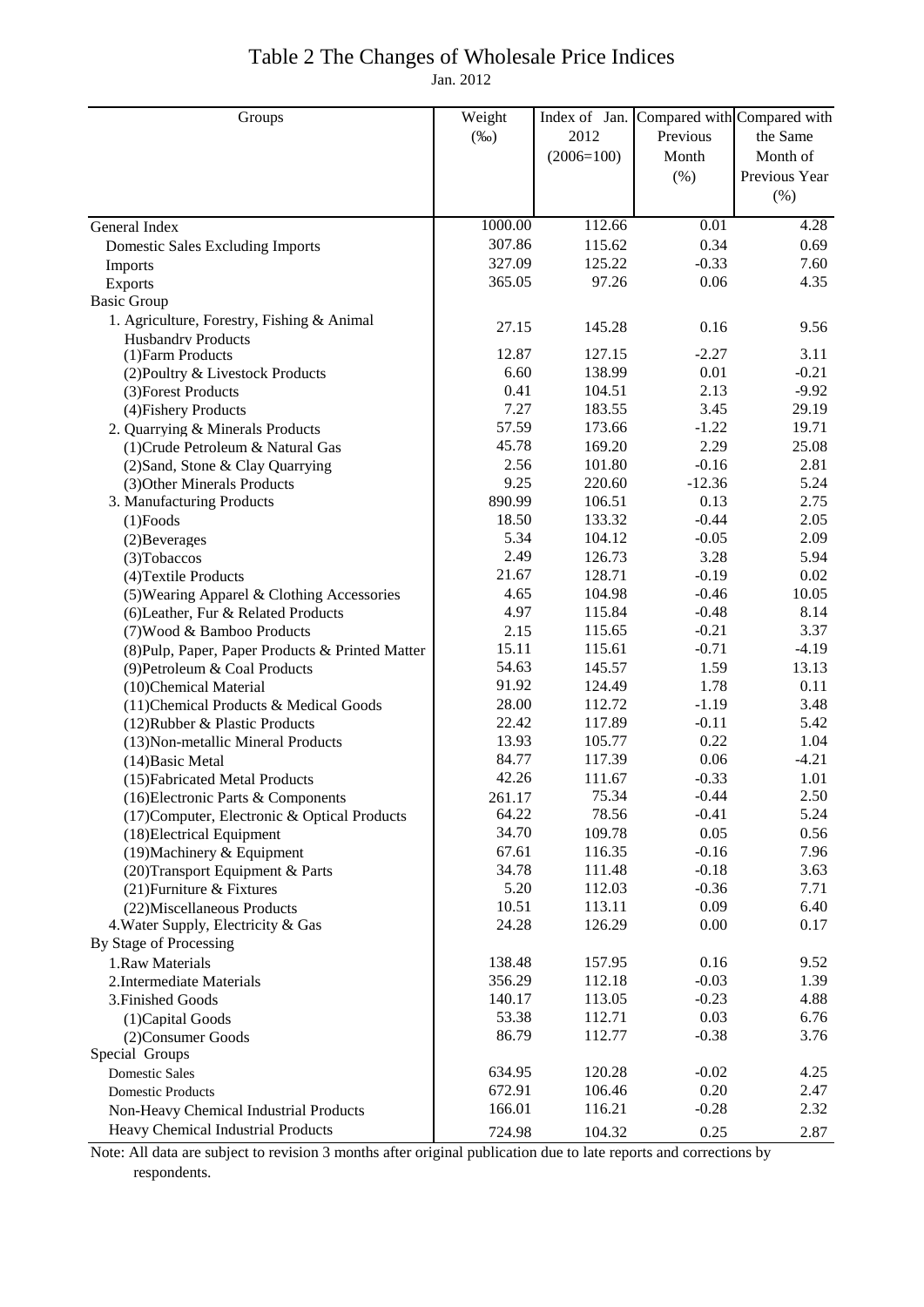## Table 3 The Changes of Import Price Indices

Jan. 2012

| Groups                                                | Weight<br>$(\%0)$ | Index of Jan.<br>2012<br>$(2006=100)$ | <b>Previous Month</b><br>(% ) | Compared with Compared with<br>the Same<br>Month of<br>Previous Year<br>(% ) |
|-------------------------------------------------------|-------------------|---------------------------------------|-------------------------------|------------------------------------------------------------------------------|
| Basic Group (on N.T.D. Basis)                         |                   |                                       |                               |                                                                              |
| General Index                                         | 1,000.00          | 125.22                                | $-0.33$                       | 7.60                                                                         |
| 1. Animal, Vegetable Products & Prepared<br>Foods     | 34.64             | 149.20                                | $-0.86$                       | 1.76                                                                         |
| 2. Mineral Products & Nonmetallic Mineral<br>Products | 208.51            | 174.21                                | $-0.59$                       | 18.91                                                                        |
| 3. Textiles & Textile Articles                        | 13.85             | 142.51                                | 0.88                          | $-0.87$                                                                      |
| 4. Wood, Paper, Pulp & Articles Thereof               | 17.93             | 112.43                                | $-0.84$                       | $-3.33$                                                                      |
| 5. Chemicals, Plastics, Rubber & Articles<br>Thereof  | 147.68            | 122.24                                | $-0.16$                       | 5.73                                                                         |
| 6. Primary Metals & Articles Thereof                  | 118.38            | 117.35                                | 0.04                          | $-4.65$                                                                      |
| 7. Machinery, Optical & Precision Instruments         | 166.28            | 117.10                                | 0.08                          | 7.78                                                                         |
| 8. Electronic Machinery                               | 258.41            | 82.47                                 | $-0.59$                       | 4.87                                                                         |
| 9. Transportation Equipment & Parts                   | 21.11             | 128.69                                | $-0.17$                       | 6.86                                                                         |
| 10. Miscellaneous Products                            | 13.21             | 120.94                                | $-0.65$                       | 1.54                                                                         |
| Basic Group (on U.S.D. Basis)                         |                   |                                       |                               |                                                                              |
| General Index                                         | 1,000.00          | 135.62                                | 0.39                          | 4.27                                                                         |
| 1. Animal, Vegetable Products & Prepared<br>Foods     | 34.64             | 161.61                                | $-0.14$                       | $-1.39$                                                                      |
| 2. Mineral Products & Nonmetallic Mineral<br>Products | 208.51            | 188.61                                | 0.14                          | 15.24                                                                        |
| 3. Textiles & Textile Articles                        | 13.85             | 154.33                                | 1.62                          | $-3.93$                                                                      |
| 4. Wood, Paper, Pulp & Articles Thereof               | 17.93             | 121.77                                | $-0.12$                       | $-6.32$                                                                      |
| 5. Chemicals, Plastics, Rubber & Articles<br>Thereof  | 147.68            | 132.41                                | 0.57                          | 2.47                                                                         |
| 6. Primary Metals & Articles Thereof                  | 118.38            | 127.19                                | 0.77                          | $-7.59$                                                                      |
| 7. Machinery, Optical & Precision Instruments         | 166.28            | 126.80                                | 0.80                          | 4.44                                                                         |
| 8. Electronic Machinery                               | 258.41            | 89.32                                 | 0.13                          | 1.64                                                                         |
| 9. Transportation Equipment & Parts                   | 21.11             | 139.34                                | 0.56                          | 3.55                                                                         |
| 10. Miscellaneous Products                            | 13.21             | 130.97                                | 0.08                          | $-1.60$                                                                      |

Note: All data are subject to revision 3 months after original publication due to late reports and corrections by respondents.